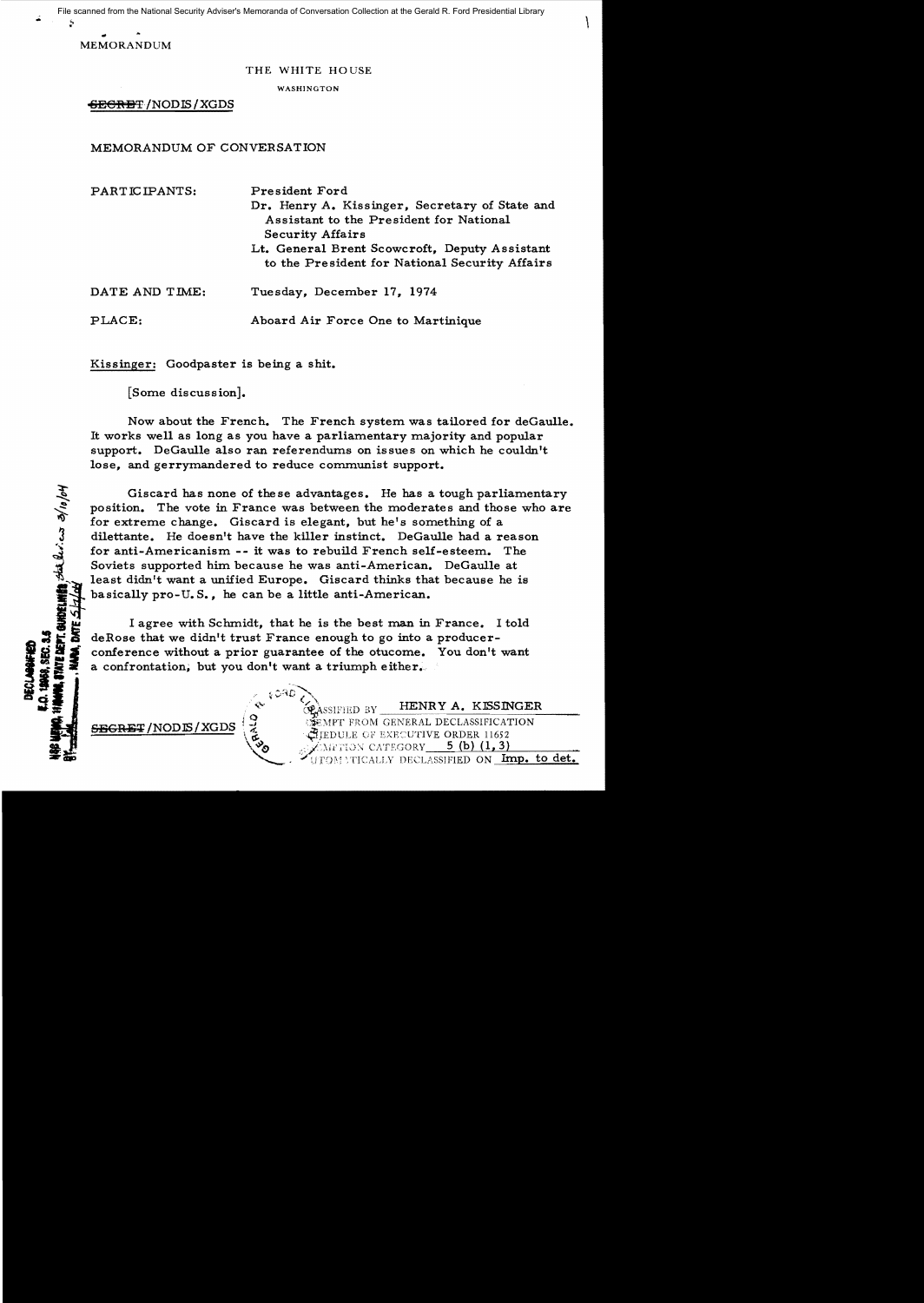#### **SEGRET/NODIS/XGDS**

You must nail down at each meeting what to say to the press. On substance, this guy is an amateur. He is over the barrel on the producer conference. He can't have one without you. We will be okay if we don't give too easily. The man he trusts is Pierre -Brossolette.

On military cooperation there are two areas. NATO cooperation is fine, no problem. On nuclear cooperation, missile and safety cooperation can continue. On nuclear assistance, we had just started and we stopped it when they got nasty.

You should lay it out frankly with him. There are risks in it for you and there has to be something positive first.

They announced at the Cabinet meeting that French-Soviet relations are the axis of French policy. They later, because of deRose, changed it to one axis.

President: That shouldn't have made NATO happy.

Kissinger: No, the NATO people were behind us completely. They liked Vladivostok. But the Herald Tribune has done much damage. Leber and Callaghan strongly supported it. We are fine abroad -- it is the weakness at home which worries me.

President: I am not so pessimistic. I talked to Barry and Byrd.

Kissinger: If they put in a MIRV SLBM, they have to reduce to 900 ICBM MIRV's -- and keep 15-20-year-old single warhead missiles.

\* \* \*

The French are very legalistic. They are afraid you will try to force them into a legal requirement to consult.

On the F-I04, there is no way you can divide up the market in practice between ours and a European plane.

President: We can't divide up the market.

Kissinger: General Stehlin is a fine man.

SFCRET/NODIS/XGDS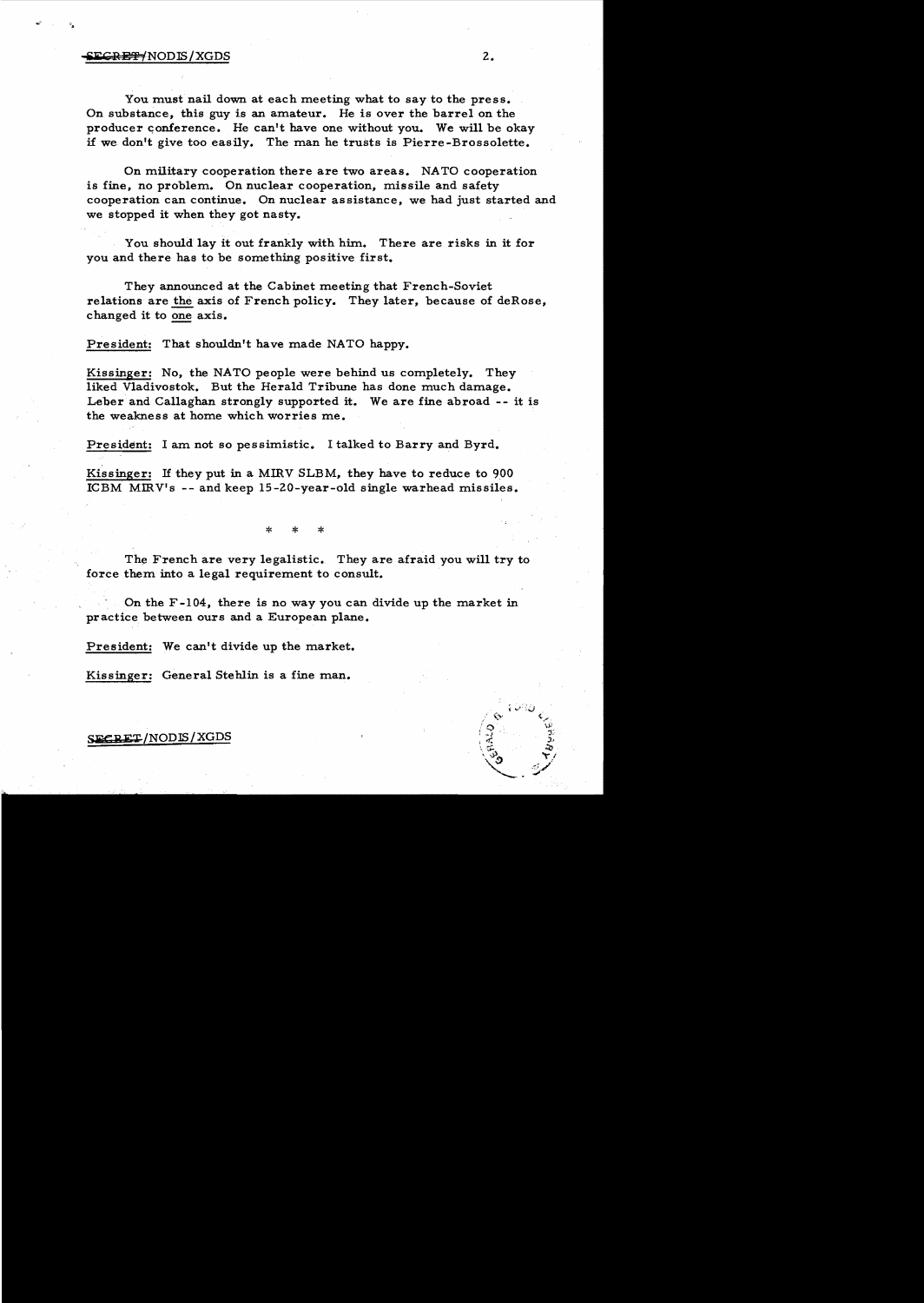#### $S_{\text{S}}$  is the set of  $\sim$  3.

..

DeGaulle once had someone in his Cabinet whom he never let speak at Cabinet meetings. One day the Minister got angry and asked to speak. DeGaulle said: "I know what you have to say. It's rejected."

Adenauer was once criticized by someone at a Cabinet meeting. He turned to the Minister and said: "Does your wife know you have a girlfriend? 11 [Laughter]

President: Where do we stand with CSCE?

Kissinger: The best would be if it is after the May World War II cele brations and after renewal of UNDOF.

President: Also after a SALT II deal.

,"'1, +~'!

Kissinger: They always think in terms of France leading Europe and a Europe aggressively independent of the United States. If it were just for domestic politics, okay, but in the UN and everywhere they consistently oppose<sup>tus.</sup>

On closer cooperation, we will talk to anyone, but some instant arrangement isn't possible now.

: In·the Middle East they are grumbling that we will fall on our faces. Then they will say they were right. It might happen. That is why the Israeli actions are so insane.

Sauvagnargues saw Arafat. They have close relations with the PLO.'

President: Doesn't France have a Jewish constituency?

Kissinger: Their power in the U.S. derives from campaign financing. It is not easy to explain to the American people why we must oppose 115 million Arabs, who possess all the world's oil, permanently, on behalf of a nation of 3 million.

On Cyprus, I wouldn't give them too many details.

On nuclear safeguards, we want them to go to a conference to agree on safeguards. They are dragging their feet.

President: I note Israel agreed to the Egyptian reactor.

 $S$ EGRET/NODIS/XGDS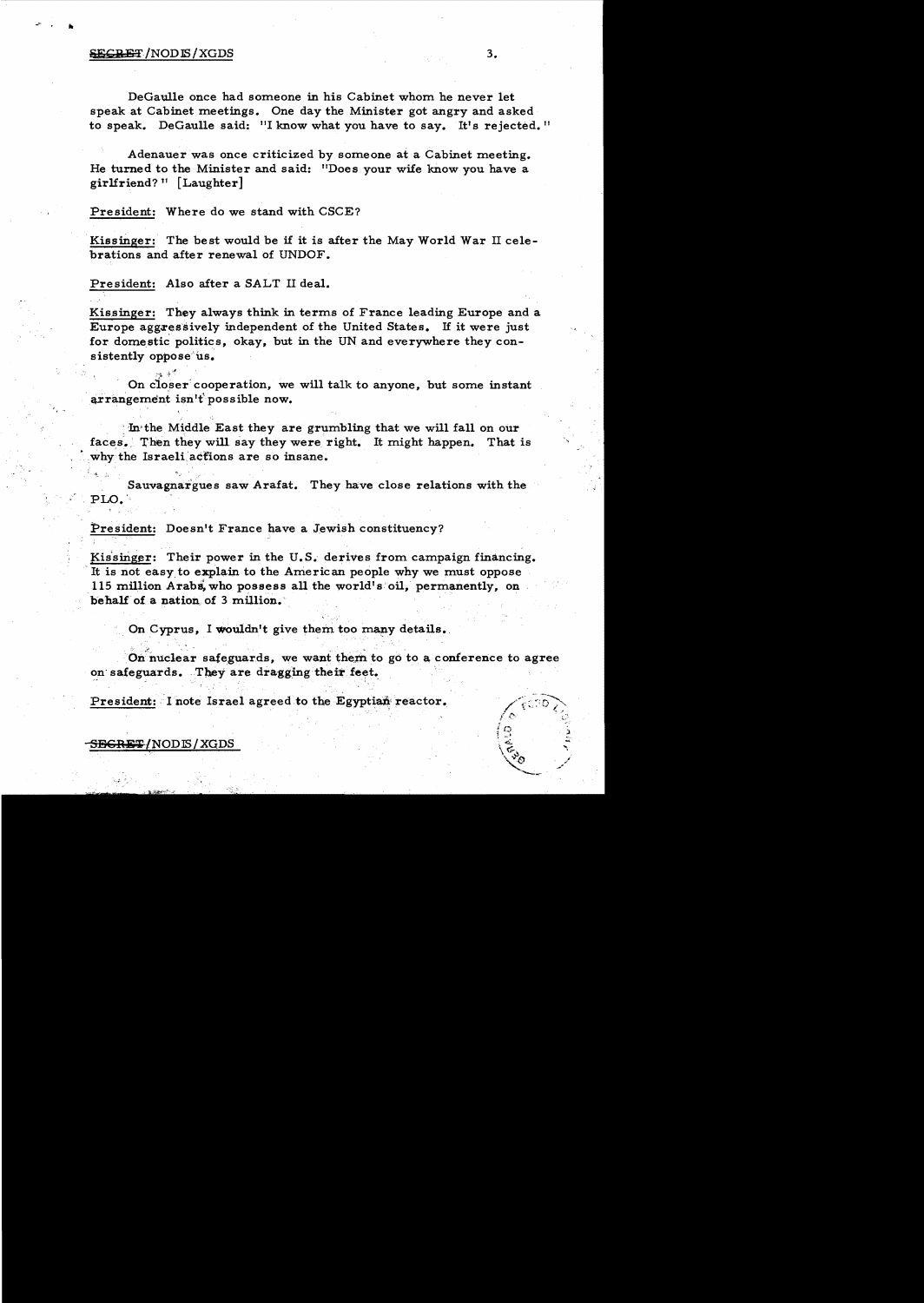#### SEGRET/NODIS/XGDS

...

Kissinger: It may be too late. If it had been done last summer, it would have helped.

Giscard may complain about the Brinegar circular on using U. S. airlines. In January, there will be a big problem about other agencies wanting to cut KLM by  $50\%$ .

In Indochina, they probably want us to fall on our face, since they failed, and they will pick up the pieces. France has been a political disaster. It hasn't won a war since 1812. Their policy produced German and Italian unity. They still suffer from Richelieu. Balance of power, and cut up your close friend because he may be your enemy tomorrow. French power doesn't approach their pretensions. However. they do keep up their military strength in Europe.

I would tell him that there are a number of detailed issues, all of which can be solved. What bothers us is their attitudes -- on the Middle East, CSCE, energy, etc. Say you want to cooperate, but you can't do it on this basis. On the UN, they never really support us. We would like a good relationship. Then I would go right to the energy conference. We must get our way here.

> ~ '.., f~"~' :'

### ~E7' /NODIS/XGDS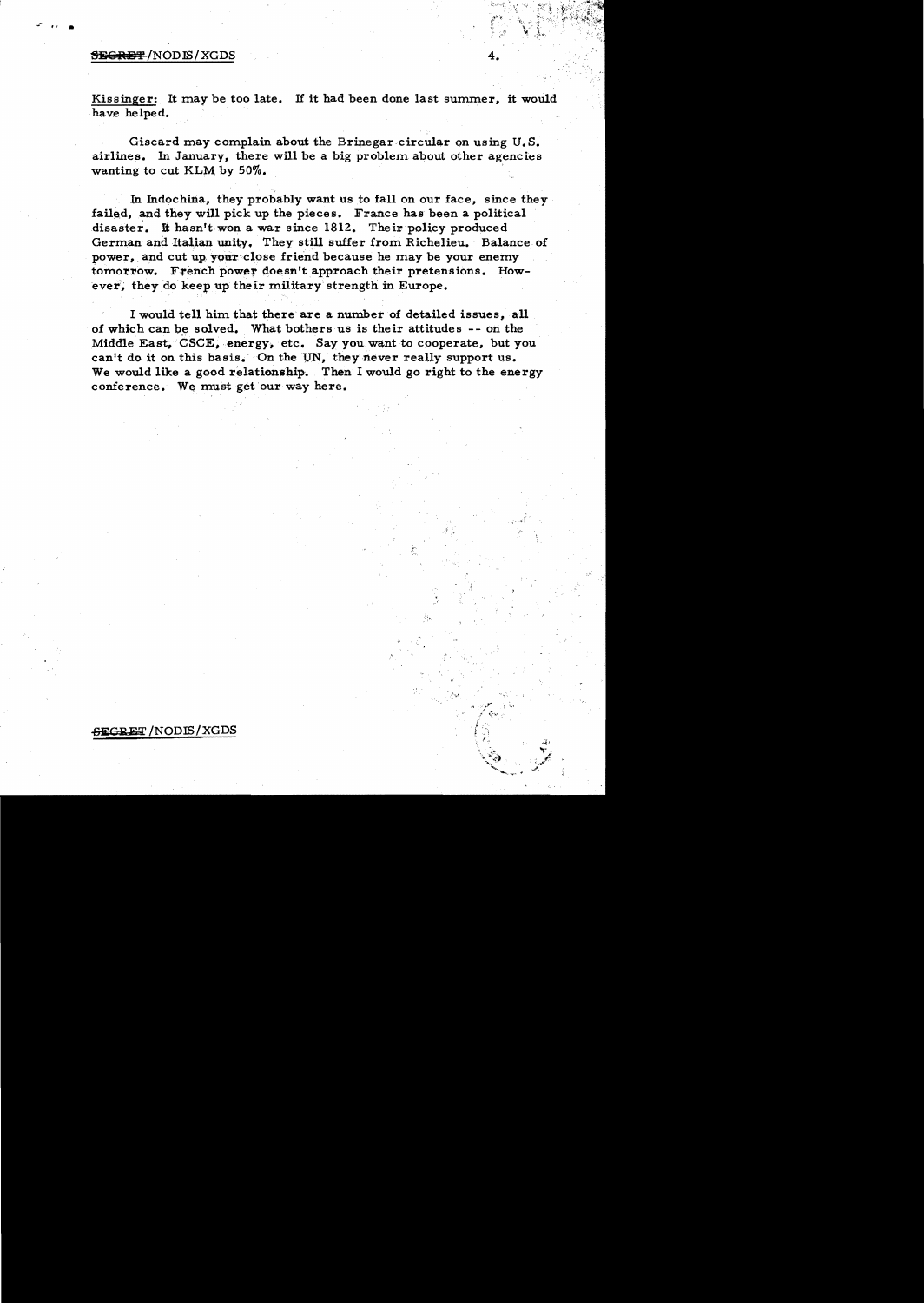$\mathcal{F}/\mathcal{K}$ 14 Dec. on AF-1

1974

K Goodpaper him a shit. (dame dramment) Uni demante En. The Freezohn was tilled for DeBarlt. Hivorks will go long a you have a portion myseity + popular toggat. De bankle also ran uferonderes on terms te content lac + gern mondant to everture const support. Graciand has worked that. Tomyle parties position. The with in Fig was let moderate & extreme Change, Gusiand is ellipanit, but surviting of a childrent delittante. Dorant have a hiller motivat. Albandte had a reason for outre memoire et a pro-VS, he can be onti Americani Jager W/ Schmitt to a best man in Fr. I. Told Rise we dedn't trent Fr enought po write a producer confu(a a piña germanter. you dont want a conformation, with not a Compte utter avant moyen montg.<br>Your somet mout dominale hat get to soy to a press. Our substance - This gay is one comation. He ver a barrel on produce canf. He count have one or /a you. We will be de if not cloud your too easily. The mom hetmats is Bursolette. that casp: 2 arras. NATO carp is firm, no fort. Une cry: Unstales sofety crop can continue. Were assist - we see hat post starteds stopped at when they got masty that you should lay it ant parkly we bring There are not in it Par you + this love to trapartire 1st

CI ASSIF E.O. 12958, SEC. 3.5 NSC MEMO, 11/24/98, STATE DEPT. GUIDELINES, state levieux 3/10/04 NARA, DATE  $-5/7/04$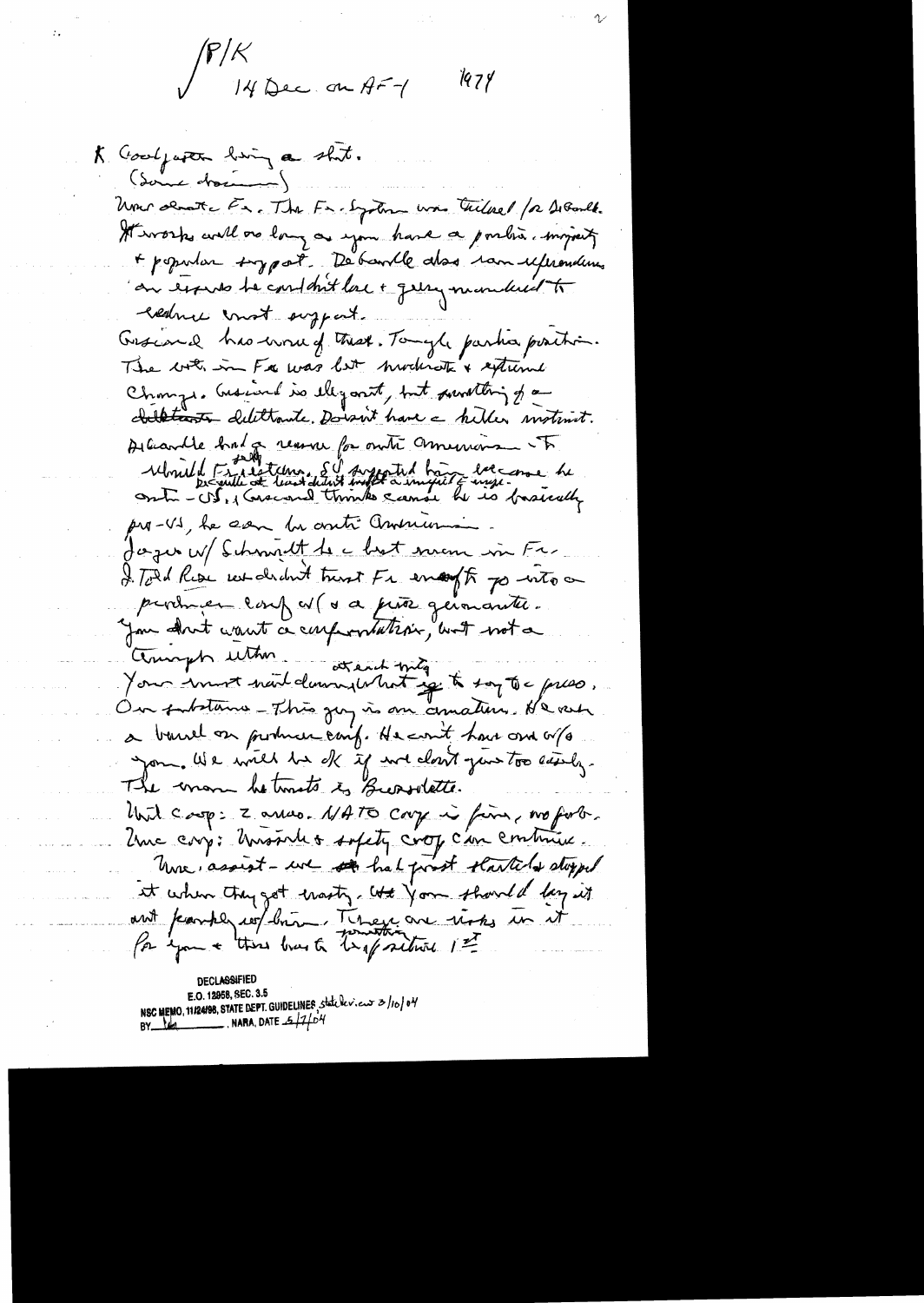They are lat Calment Tonty That Fr-Sec Mituns are a agis of Freemh poling. They later, because of de Rose, changed it to an apri-Shouldn't huder made KATO hoppy. K Mg, c IVATS just were behind no completely. They Whel Vlool, but Kerall-Touch had done much domings, here, barlaytion stamps superted it. Us avec fine attend - it is a unishmen at home which wasses me. P 2 out os persionnation 2 talked & Bany + Byer. Le goi ICBM mine & huy 1T-20 yu del sign warked. wissilis. The Exare belong Mystration, They flow spor until try to force there wants logon Myconsenant to lowsmet. On F-104-there is no way you can chind up concrete in pretties P Cele court close de martit l Stehlin is a fin mon C'environnement de la Comme de la comme de la comme de la comme de la Comme de la Comme de la comme de la comme de la comme de la comme de la comme de la comme de la comme de la comme de la comme de la comme de la comme de brown you have a get friend) Mittour about CSCE K Brot combi en if it after haag was dehtiting  $+$   $U_{N}$   $D$ O $F$ alo SAFTI deal. I Thoughtoughthink in Curs of Fr leading Euro + Fen so aggressively indept fors. And were just for domestic poetro, R, but in UNI uning where they Consistantly of pier.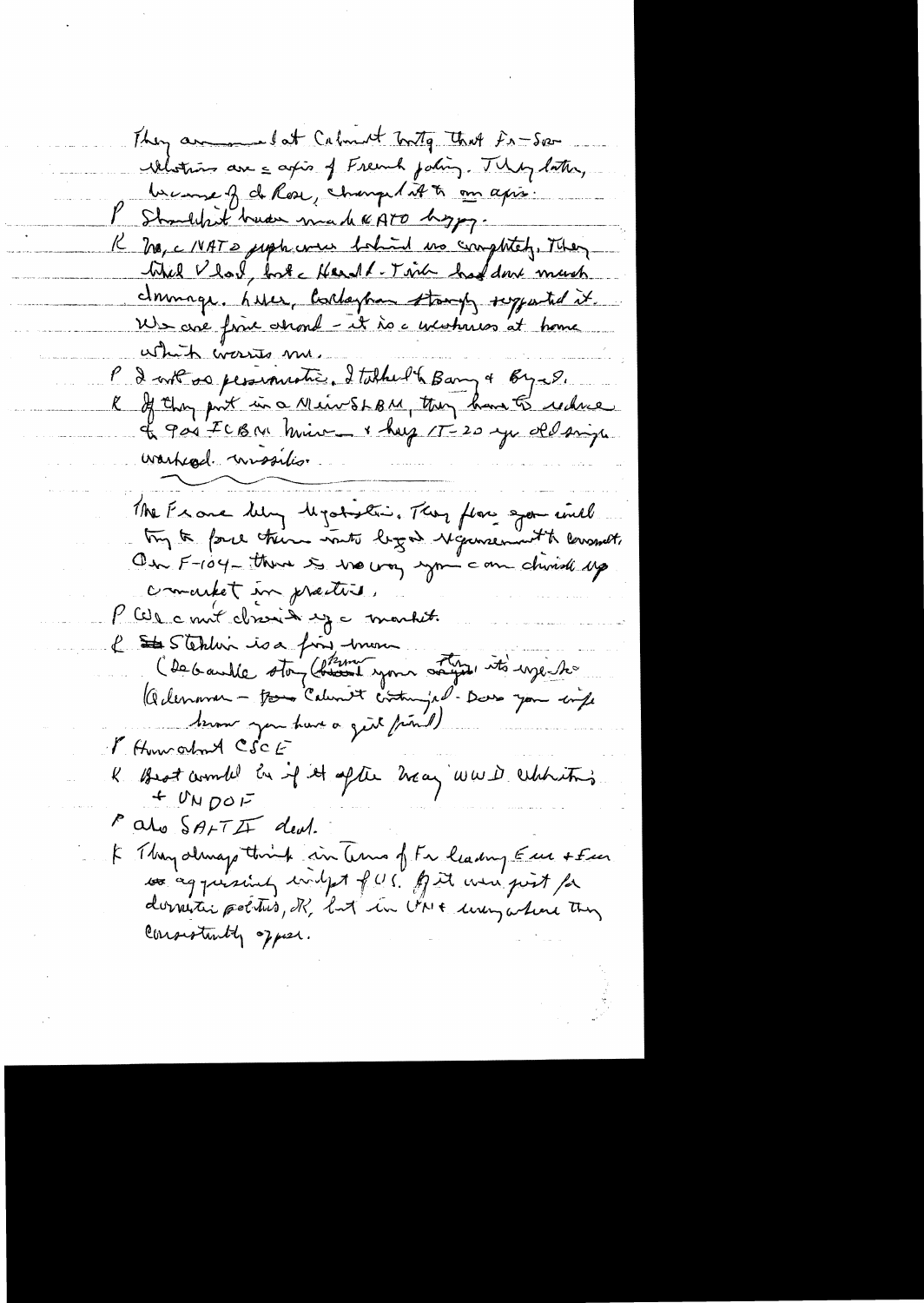4 \* KD4 - De Geomble partier and of Tunnbled

On close crop - we will talk & long not cryone, but som with anonywer? with posits now, An ME, they are jumbiling us will fall on our face. They they will say they were right. It m jut hyper. That is ing a I a trier are so wrotoval! Sanrage some Oliopat. They have clear ulation  $w/c$   $p c$ P Daegoit Fe have feroid condit. K Their parver in Os derives from companyon formaning. It with easy to explore to US why are won't offered 115 will Cervin, and, etc. permanenth on unions  $\not\parallel$  3 mil. On Eypins, I workbut qui them to my details. Unic S'apparent - au nout tour à got cont to Ogres on Aupagnants-They drag ging their feit. P & mite that Fagriculte Euater K May la Foir loite. If had been donc last cermais, it would have helped. Gescard may complain about Buneyas creation are using US andrise for form, there was will be big prestations absent agencies antigts cut KLM by 60% In Andochina, they fourt want no to full aroun. face, smaller they failed, + they will pick up piece-Fronce has been put dreaster - housing won daran Amia 1812. Produced German & Haham wontz. They suffer from Richelier - with halance of fund + cont soys your close from heard to my be Mon bringtomarme Pr parve dont approach China preteraion. Human, tiny do hap up there